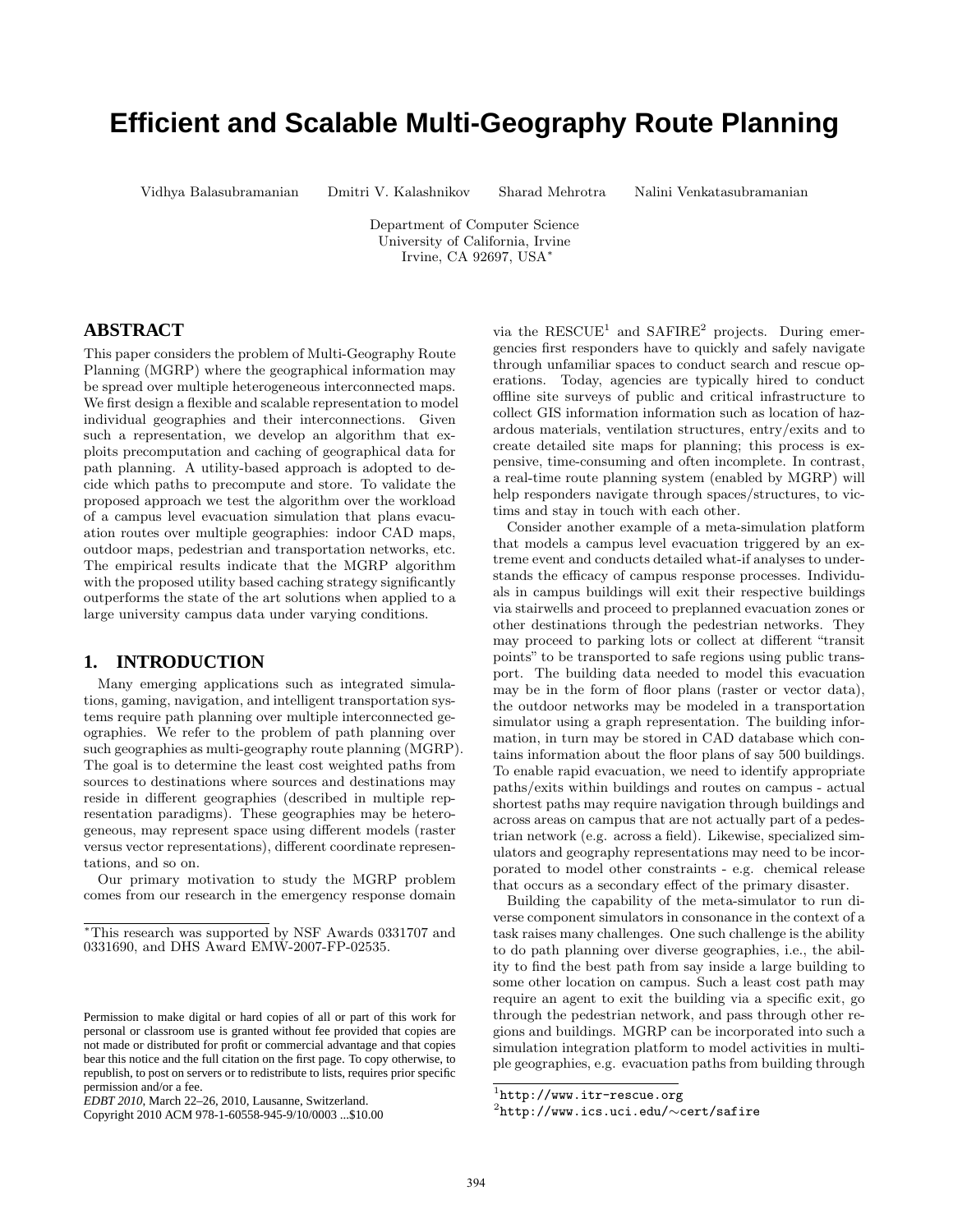the campus to outdoor transportation corridors and support multiple concurrent processes through geographies, e.g. occupant evacuation and first responder activities.

A straightforward approach is to integrate the multiple geographies into a single homogeneous map and then use traditional path planning solutions, such as Dijkstra's and Bellman Ford algorithms  $[10, 16, 23]$  or  $A^*$  [25]. Depending on the number and size of the geographies, planning across a single homogeneous representation can be computationally expensive and inefficient. In fact, such integration, when feasible, requires significant manual effort (e.g., map conflation) – this is a significant drawback in emergency response context where rapid route planning may be needed over multiple independent maps. To overcome some of the problems of large homogeneous graphs, hierarchical techniques like HEPV [14, 15], HWA [7] or HiTi [17] can be applied. Such hierarchical techniques consider graph-subgraph hierarchies by dividing a large graph into fragments and pushing common nodes between fragments to the higher level [14, 15], while a few others use hierarchical techniques to provide faster planning in game grids [5, 6]. We discuss some of these techniques in more details in Section 2.

The second strategy (one adopted in this paper) is to develop a federated approach that does not convert the multiple heterogeneous geographies into a single map. In particular, we adapt the existing connectivity relationships between different geographies to create a flexible multi-geography overlay through the notion of "anchor points". A leastcost path is constructed by a combination of least-cost path across geographies. There are several advantages of such an approach. First, it allows individual geographies to be treated as "black-boxes" - these geographies could may been created for different purposes by different experts. E.g., network representation for traffic planning and congestion control, raster/grid cell representation for building evacuation etc. Second, it allows each representation and map to evolve independently without requiring translation to a common grid or graph representation. For instance, office spaces within a building can be reconfigured in a raster grid, outdoor paths/obstacles can be added or removed in a vector graph. Third, it promotes better reuse of already developed map data and applications executing on it and encourages separation of concerns. Applications such as route planning can be executed without completely rewriting the domain specific code (that use individual representations optimized for those applications).

Specifically, the main contributions if this paper are:

- Design of a multi-geography overlay data structure that logically connects pre-existing multi-geography representations (Section 3).
- Design of a MGRP algorithm using the proposed multigeography data structure to support weighted least cost path queries with sources and destination in different geographies. The algorithm is designed to be able to prune search space by using cached path segments (Section 4).
- Formalization of the utility-based static precomputing problem for MGRP, studying its complexity and developing a range of semi-greedy solutions for the problem (Section 5).
- Empirical evaluation of our approaches in the context of a large campus with multiple geographies at the indoor and outdoor scale and comparing the proposed

solutions with existing caching techniques (Section 6).

We next cover related work in Section 2 and then formalize the MGRP problem and the multi-geography model in Section 3.

## **2. RELATED WORK**

Traditional techniques for path planning include the Dijkstra and Bellman Ford algorithms [10, 16, 23]; optimizations have been proposed for these basic shortest path algorithms e.g. [12, 24]. Integration of different geographies for path planning has also been studied in the context of real-time robotic localization and navigation in indoor and outdoor geographies. Hybrid and hierarchical representations [22] of indoor/outdoor geographies have been explored [13, 20, 22] and used for real-time simultaneous localization and mapping of robots, typically for smaller, well-understood spaces. Grid based planning techniques, e.g. A\*, popular in games, simulations and robotic path planning etc. can be expensive at high grid resolutions; optimization techniques such as Fringe  $A^*$  [4] and hierarchical approaches [5,6] have been proposed. Other approaches utilize multi-resolution planning [3] and creation of topological maps on grids [2].

Related work in the data management community has focused on aspects of scalability [9, 18, 19, 30], query optimization, precomputation and caching. For instance, shortest (least cost) paths have been used to support nearest neighbor queries [21, 26] in database applications. In [26] all pair shortest paths are precomputed and stored using shortest path quad-trees to aid processing k-NN queries. Early techniques for hierarchical path planning, e.g., HEPV (Hierarchical Encoded Path Views) [14, 15] incurred high planning costs (proportional to the total number of source and destination border nodes). While precomputation and caching can help with this, it is impractical in the multi-geography scenario where there can be large number of geographies and each geography can be large. To reduce precomputation costs Shekhar et al. [11, 28] studied partial memorization strategies including storing the costs of paths to higher level nodes, or costs of all source shortest paths in lower level subgraphs etc to study computation gain with impact on storage. Similar materialization based techniques for hierarchical representations have been explored by [8,17]. Caching common data across all geographies or caching all paths within a geography is not sufficient in itself as the number of geographies increases.

On the commercial side, shortest paths have also been widely studied and used in intelligent transportation systems and web based map applications such as yahoo maps and games [29]. Web-based map services typically implement approximate shortest paths; much effort is placed on being able to render maps at multiple scales to answer user queries. Typically, shortest paths are determined on either on single large homogeneous maps, or on multiple resolutions of the same underlying representation (e.g., graphs or grids). Unlike existing web based route support systems, and intelligent transportation systems that primarily focus on outdoor maps, multigeography path planning in our case must integrate multiple indoor and outdoor maps that are heterogeneous and possibly overlapping. We believe our work has the potential to enable a new level of navigation and integrated travel systems that for example, combine road networks with pedestrian networks and indoor spaces.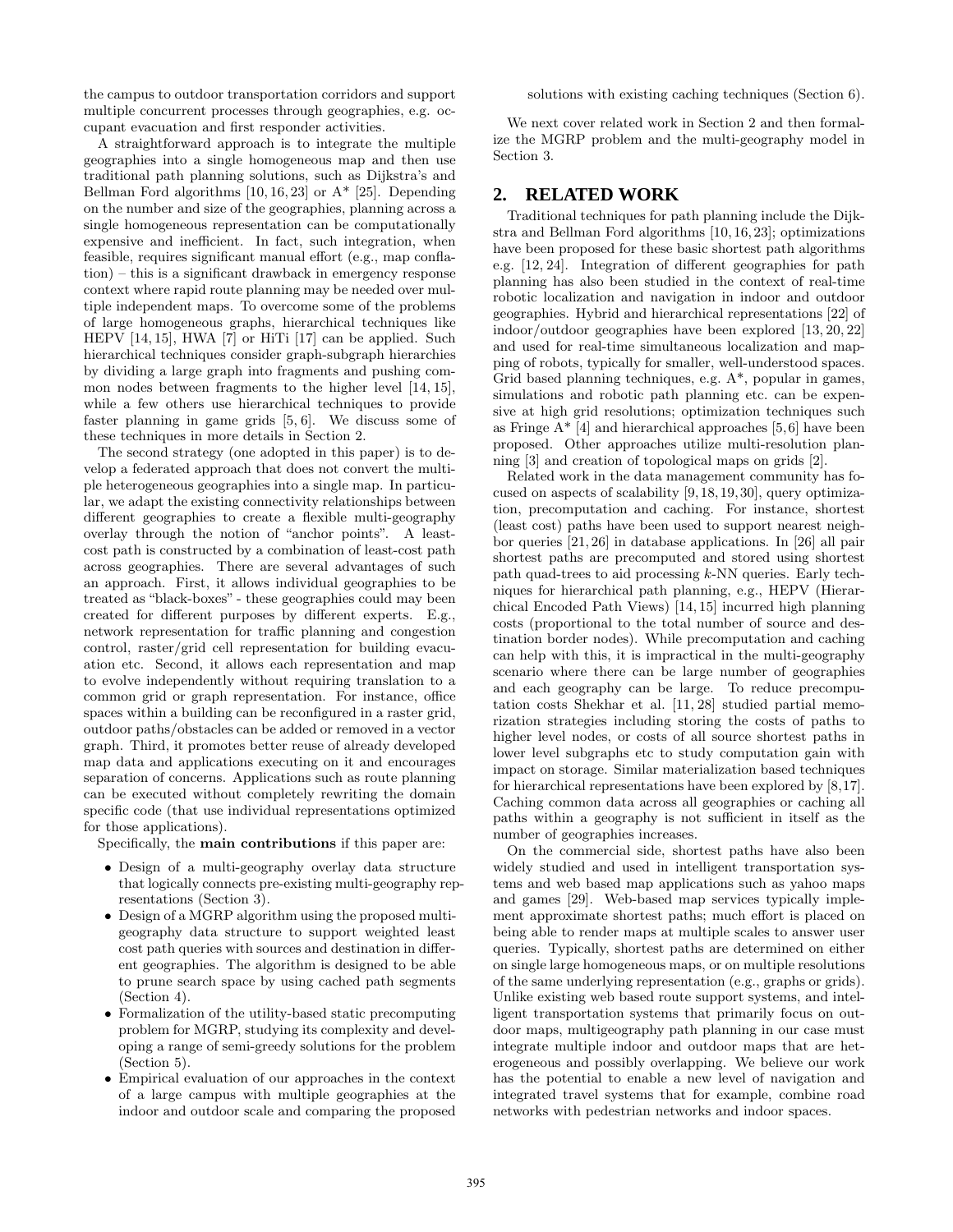# **3. MULTI-GEOGRAPHY MODELING**

In this section we describe a multi-geography model that encapsulates different geographies connecting them topologically to provide a global view of the space. We start by covering issues related to individual geographies in Section 3.1. We then explain possible hierarchical organizations of multigeographies in Section 3.2. Next in Section 3.3 we define the concept of an overlay network and formalize the MGRP problem. Finally, we cover the self-containment requirement imposed by the algorithm on each geography, which enables more structured and efficient path planning.

# **3.1 Individual Geographies**

The Multi-geography  $\mathcal{G} = \{G_1, G_2, \ldots, G_{|\mathcal{G}|}\}\$ is a set of  $|\mathcal{G}|$  geographies. Geographies in  $\mathcal G$  are heterogeneous and can be of varying formats and resolutions. They can have overlapping regions representing the same regions in different formats. For instance, there could be a pedestrian walking network map and a transportation network map, which together cover different aspects of the same given region.

Each geography  $G_i$  has a type  $T[G_i]$  associated with it, which can be a topological network, a raster image, or a vector map. These different types of geographies represent space differently. For instance, in the case of networks the geography is represented through a set of nodes/vertices and edges. Nodes represent geographical regions whereas edges represent paths from one geographical region to another. Associated with edges are weights that represent the cost of traversal from one node to another. Networks are commonly used for representing transportation/pedestrian networks, roads, and so on.

In case of raster representation, a geography is represented through a grid along a coordinate system. Each grid cell has a resistance/cost that represents the cost of traversal of the grid cell. Note that one could translate a grid representation into a network representation by creating a node for each grid cell and an edge between two neighboring grid cells. The weights of the edges would be the resistance of moving from one grid cell to another. Another representation is vector maps in which geographical entities are represented using polygons, lines, and points. Each map has a coordinate framework. Examples of these are CAD and GIS maps.

Each geography  $G_i \in \mathcal{G}$  has an associated concept of points which are within the geography  $G_i$ . The exact representation of point  $P \in G_i$  differs from geography to geography depending upon the type of the specific geography. In a raster geography it is a grid cell, and in the case of a network it is a node. In case of maps it is a point in the coordinate system of the map. In addition a point can be a named entity such as a building name or a room name within a building. Similarly, each geography  $G_i \in \mathcal{G}$  has a concept of (direct) paths, or links, that exist within G between some pairs of points  $P_i, P_j \in G$ . Each link  $e_k$  has associated with it the cost of its traversal  $w_k$ . The links are directional, that is, the cost of traversing a link in the direction from  $P_i$  to  $P_i$  does not have to be equal to the cost of traversing the same link from  $P_i$  to  $P_i$ .

Given the above observations, for any source and destination points  $P_{src}, P_{dst} \in G$  we use the standard graph theoretic definition to define the least cost path  $LCP(P_{src}, P_{dst})$ between the two points for that geography. It must be noted the goal of MGRP is to find the least cost path, which can be the fastest path, shortest path, least resistance path, and so on. The criterion is reflected in the link weights. For instance, for the shortest path the weight can be the actual distance. For the fastest path it can be the time needed to traverse the link.

# **3.2 Hierarchy**

Geographies in  $G$  are hierarchically interconnected and organized into multiple layers  $L_1, L_2, \ldots, L_M$ . Each geography  $G \in \mathcal{G}$  belongs to a single layer/level in the hierarchy, denoted  $L[G]$ . The topmost layer  $L_1$  consists of several different geographical maps of different regions from  $\mathcal{G}$ . Geographies in lower layers are sub-regions of top level geographies. For any geography  $G_i \in \mathcal{G}$  the function  $P[G_i]$  returns the parent geography of  $G_i$ . For each geography  $G_i \in L_1$ , function  $P[G_i]$  return the logical root  $G_0$ .

Lower level geographies are either of the same representations as the top-level geographies, or part of a structural hierarchy. For instance, a raster grid of a room is a subgeography of the larger raster grid of a floor. An example of structural hierarchy is an indoor grid map of a floor when it is a sub-geography of an outdoor map that contains the building footprint this floor belongs to.

While hierarchical layering can help in a more structured and efficient path planning by providing guidelines as to which geographies are next to be searched, hierarchies are not a requirement for the algorithm proposed in this paper. The proposed solutions will work irrespective of how we arrange the geographies in a hierarchy, e.g., it can work for a single-level flat organization, as should become clear from the subsequent sections. Of course, the efficiency of the algorithm will depend on the choice of hierarchical organization.

Figure 1 illustrates a sample 4-level multi-geography. Here the top level geographies are  $L_1 = \{G_1, G_2\}$ . They represent outdoor networks of two different regions. The second level geographies in this case are buildings. Figure 1 shows only two buildings  $G_3$  and  $G_4$ , which are 3- and 2-story buildings from  $G_1$  and  $G_2$  respectively. Nodes e and f represent the exits to the stairwells on the first floor of  $G_3$  which are also the exits to the outside of this building. Nodes  $c$  and  $d$  are exits to the stairwells on the second floor, and  $a$  and  $b$  – on the third floor. Each floor in this example is represented as a network where nodes are room exits and exits to the stairwells. E.g.,  $G_5$  corresponds to the third floor of building  $G_3$ . A room is represented as an obstacle grid. E.g.,  $G_{10}$  is a room on the third floor of building  $G_3$ .

# **3.3 Overlay Network**

Adjacent neighboring geographies are naturally interconnected with each other. Typically, each geography has a set of entrance and exit points, such that a path can exit a geography only at the exit point and enter the geography only at an entrance point. For instance, the set of doors in a building can serve as a set of entrance and exit points of the building, assuming the only way to get inside a building is through a door.

A point  $P_i$  in a geography  $G_i$  that has at least one direct link to another point  $P_i$  in another geography  $G_i$  is called an anchor point for that geography. Each geography  $G_i \in \mathcal{G}$ has a set of anchor points  $A_i = \{A_{i1}, A_{i2}, \ldots, A_{i|A_i|}\}.$  Each anchor point  $A_{im} \in G_i$  has at least one direct link to another anchor point  $A_{jn} \in G_j$  in another geography  $G_j \neq G_i$ .

A directional link between two anchor points is called a *wormhole.* Each pair of anchors  $A_{im}$  and  $A_{in}$  of the same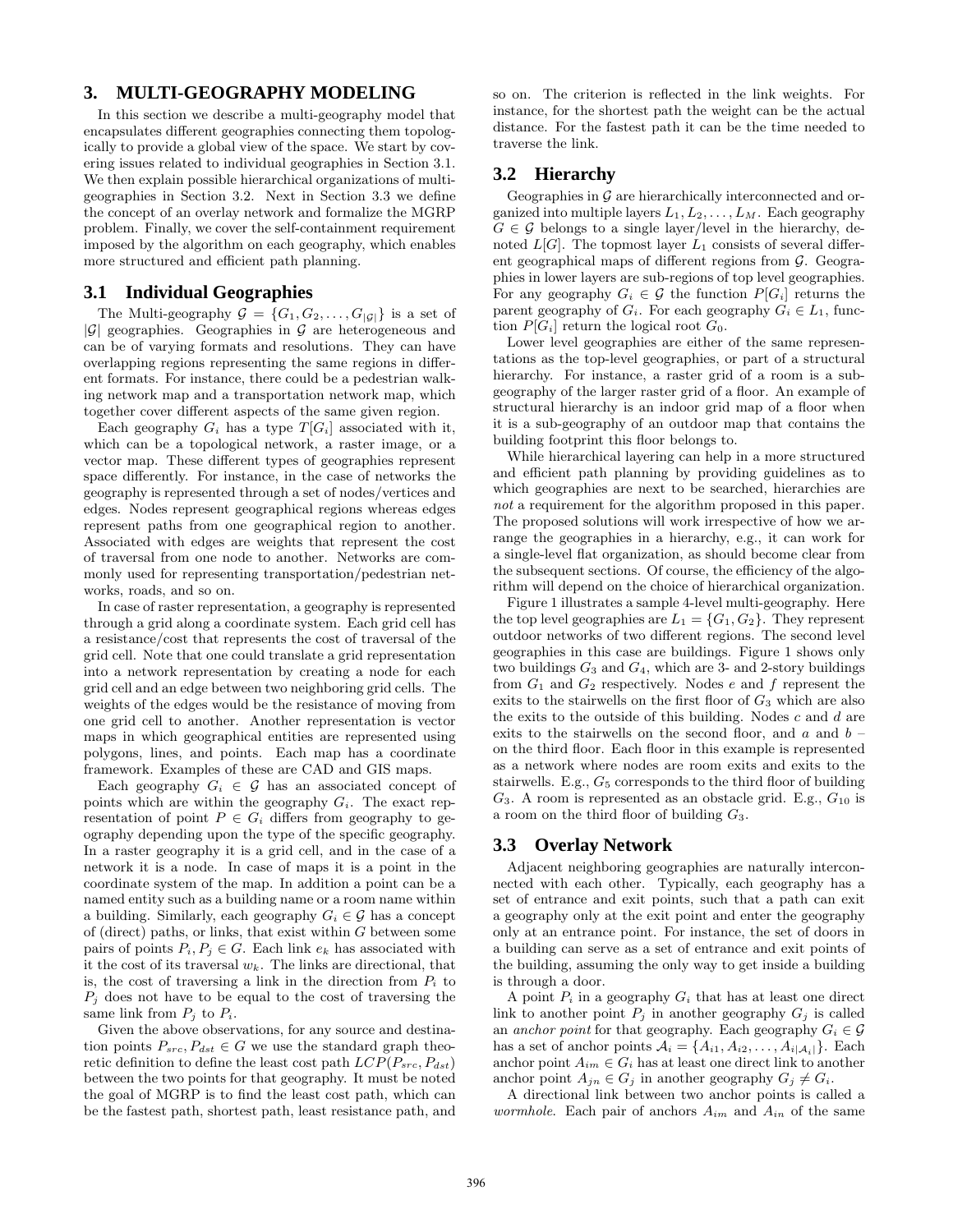

Figure 1: Multi-Geography Model.

geography  $G_i$  are connected by the algorithm via an internal wormhole  $e_k$ . It corresponds to the least cost path  $LCP(A_{im}, A_{in})$  between  $A_{im}$  and  $A_{in}$ . It should be noted that this  $LCP(A_{im}, A_{in})$  is the absolute least cost path, and not the least cost path limited to only point from  $G_i$ . The cost  $w_k$  of link  $e_k$  is the cost of traversing this least cost path.

A directional link  $e_k$  between two anchors  $A_{im} \in G_i$  and  $A_{in} \in G_i$  from two different geographies  $G_i$  and  $G_j$  is called an *external* wormhole. Wormhole  $e_k$  has associated with it the cost of its traversal  $w_k$ . This cost, for instance, can represent the delay of taking stairs between two adjacent floors in a building. While there can be multiple wormholes between geographies, we consider only the natural wormholes as candidates. That is, wormholes are only considered between geographies that overlap or are adjacent in spaces, e.g., stairs between adjacent floors. Specifically, a wormhole can only exist between geographies  $G_i$  and  $G_j$ , if one is the parent of the other, or if they are siblings and have a common parent, that is, if either  $G_i = P[G_i]$ , or  $G_j = P[G_i]$ , or  $P[G_i] = P[G_i]$ . A wormhole can therefore be classified as horizontal if it connects two siblings or vertical if it connects a child and its parent.

A vertical wormhole most often connects two anchors  $A_{im}$   $\in$  $G_i$  and  $A_{jn} \in G_j$  that correspond to the same point P in space via a link of cost zero. For instance, a building  $G_i$  and outdoor map  $G_i$  can be connected to each other at a doorway  $P$  of the building. For efficiency this case is represented as a single anchor that has presence in both the child and parent geographies.

The directional weighted graph formed by the set of all anchors for all the geographies and all wormholes is called the *overlay network*, or *overlay*,  $\mathcal O$  for multi-geography  $\mathcal G$ . Overlay  $\mathcal O$  will be employed to facilitate convenient path planning between geographies. Observe that any least cost path  $LCP(P_{src}, P_{dst})$  from point  $P_{src} \in G_i$  to  $P_{dst} \in G_j$ , where  $G_i \neq G_j$ , can be represented as:  $LCP(P_{src}, P_{dst}) =$  $LCP(P_{src}, A_{im})\cdot (LCP(A_{im}, A_{jn}))\cdot LCP(A_{jn}, P_{dst})$ . Here,  $A_{im}$  is an anchor point from geography  $G_i$ , and  $A_{jn}$  is an anchor point from  $G_i$ . The least cost path  $LCP(A_{im}, A_{in})$ can be computed completely inside the overlay network  $\mathcal{O}_1$ , abstracting out the details of intermediate geographies and drastically improving the efficiency.



Figure 2: Sample Graph  $G_i$ .



Figure 3: Hierarchy and Overlay Network. Wormhole connections from  ${A_{i1}, A_{i2}, A_{i3}, A_{i4}}$  to  ${A_{i5}, A_{i6}, A_{i7}}$  are not shown for clarity.

Figure 2 illustrates the concepts defined in this section. It shows a flat geography  $G_i$  that consists of an outdoor road network (lighter shaded) and a room network of a 1 story building with exits  $f, g$ , and  $h$  (darker shaded). Figure 3 demonstrates a possible overlay network, wherein also the building is separated from  $G_i$  into a child subgeography  $G_j$ . All anchors of  $G_i$  are interconnected via wormhole links representing the corresponding (absolute) least cost paths. Pairs of anchors  $A_{i5}$ ,  $A_{i1}$ , and  $A_{i6}$ ,  $A_{i2}$  and also  $A_{i7}$ ,  $A_{i3}$  represent the same physical point in space. Even though logically they are separated, in the actual implementation they are represented as a single node each for efficiency. Wormhole links among them are also not replicated.

#### **3.4 Enforcing Self-Containment Property**

The algorithm constructs overlays and, if needed, reorganizes geographies in  $G$  such that the *self containment prop*erty for each geography  $G_i \in \mathcal{G}$  holds.

DEFINITION 1. Let  $\mathcal{I}(G_i)$  be the geographic and overlay information, including nodes/points and links/wormholes, associated with geography  $G_i$ . A geography  $G_i \in \mathcal{G}$  is selfcontained if for any two points  $P_A$  and  $P_B$  from  $G_i$  the information stored in  $\mathcal{I}(G_i)$  is sufficient to compute the least cost path  $LCP(P_A, P_B)$ , without using  $\mathcal{I}(G_i)$  for any other geography  $G_i$ .

Note specifically that  $LCP(P_A, P_B)$  might not be fully inside  $G_i$ , but the information in  $G_i$  itself should still allow discovery of such a path. Figure 4(a) demonstrates such an example for two geographies  $G_1$  and  $G_2$  and points  $P_A, P_B \in$  $G_1$ . The absolute least cost path  $LCP(P_A, P_B) = P_A \rightarrow$  $A_1 \rightarrow A_3 \rightarrow A_4 \rightarrow A_2 \rightarrow P_B$  is of length 6 and goes through  $G_1$  and  $G_2$ . But if we limit the least cost path to be only inside  $G_1$ , then  $LCP(P_A, P_B|G_1) = P_A \rightarrow P_B$  is of length 8. The algorithm always *enforces* the self-containment property and, as has been explained in Section 3.3, it adds a wormhole link between anchors  $A_1$  and  $A_2$  of  $G_1$ , as illustrated in Figure 4(b). This wormhole link is of length 4 and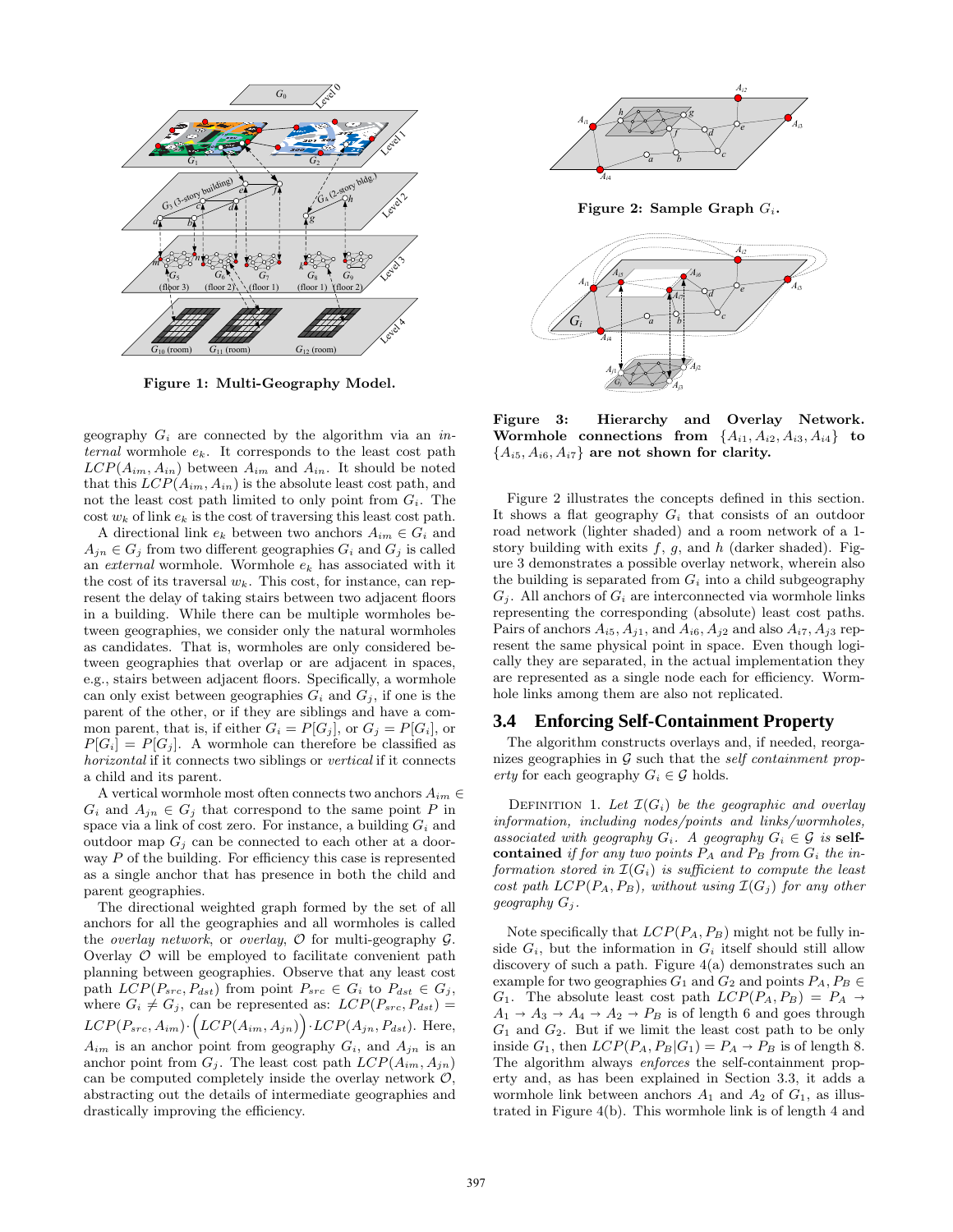

Figure 4: Example of Self-Containment.

corresponds to  $LCP(A_1, A_2) = A_1 \rightarrow A_3 \rightarrow A_4 \rightarrow A_2$ . Now, to compute  $LCP(P_A, P_B)$  it is sufficient to use information  $\mathcal{I}(G_1)$  only, since the wormhole link is a part of it.

## **3.5 Multi Geography Route Planning Problem**

Given a hierarchical, layered multigeography  $\mathcal{G} = \{G_1,$  $G_2, \ldots, G_{|\mathcal{G}|}$ , where  $G_i \in \mathcal{G}$  is **self-contained** and points,  $P_{src} \in G_i$ ,  $P_{dst} \in G_j$ ,  $G_i$ ,  $G_j \in \mathcal{G}$ , find the least cost path,  $LCP(P_{src}, P_{dst}).$ 

Our approach to solving MGRP builds upon A\*, a goalbased path planning algorithm typically employed for grids [25]. We chose to base our solution on the  $A^*$  technique as compared to traditional approaches such as Dijkstra due to its greater efficiency in terms of the search space explored. We develop extensions to  $A^*$  to accommodate the hierarchical multi-geography model and implement multiple optimizations to improve performance and scalability without sacrificing on correctness of the least cost path. Key elements of our approach to solve the multi-geography route planning problem include:

- 1. Abstracting out details of individual geographies by designing and utilizing overlay network.
- 2. Optimizing representation of the overlay network by identifying and removing unnecessary nodes and links.
- 3. Using a hierarchical adaptation of  $A^*$  algorithm to prune the search space (Section 4).
- 4. Exploiting path caching strategies to help to further improve the  $A^*$  algorithm (Section 5).

We next describe the techniques that leverage the hierarchy to reduce the search space for more efficient path planning.

## **4. EXPLOITING HIERARCHIES**

In this section we first present a brief overview of the original A\* path finding algorithm in Section 4.1. We then describe our hierarchical A\* approach in Section 4.2.

## **4.1 Original A\* Path Finding Algorithm**

In order to introduce the new A\*-based approach let us briefly revisit the original  $A^*$  algorithm [25]. Its pseudo code is illustrated in Figure 5. The task of A\* is to find the least cost path  $LCP(v_{src}, v_{dst})$  from point  $v_{src}$  to  $v_{dst}$ . The original A\* algorithm maintains the set of already processed nodes  $S_{done}$ , which is initially empty, and the priority queue Q of the nodes to examine next, which initially contains just the source node  $v_{src}$ . The key of Q is the value of  $f[v]$ , explained next. For each node  $v$  the algorithm defines three values  $d[v]$ ,  $h[v]$ , and  $f[v]$ . The value of  $d[v]$  is the cost of the least-cost  $v_{src} \sim v$  path observed thus far by the algorithm. The value of  $h[v]$  is a lower bound on the least-cost

```
\begin{array}{l} \text{FIND-PATH-A-STAR}(v_{src},v_{dst}) \\ 1 & S_{done} \leftarrow \emptyset \end{array} \begin{array}{l} \text{/} \text{Set of }\mathbf{p} \end{array}1 S_{done} \leftarrow \emptyset // Set of processed nodes<br>2 Q \leftarrow \{v_{src}\} // Priority queue with f
 2 Q \leftarrow \{v_{src}\} // Priority queue with f[v] as key<br>3 d[v_{src}] \leftarrow 0 // Least cost distance from v_{src}3 d[v_{src}] \leftarrow 0 // Least cost distance from v_{src}<br>4 while NotEmpty(O) do
         while NotEmpty(Q) do
 5 x \leftarrow \text{GET}(Q)<br>6 if x = v_{dst} tl
 6 if x = v_{dst} then<br>7 return Recon
 7 return ReconstructPath(v_{src}, v_{dst})<br>8 S_{done} \leftarrow S_{done} \cup \{x\}8 S_{done} \leftarrow S_{done} \cup \{x\}<br>9 for each y \in GET-N
9 for each y \in \text{GET-NEIGHBORS}(x) do<br>10 if y \in S_{done} then
10 if y \in S_{done} then<br>11 continue
                          continue
12 d \leftarrow d[x] + \text{LINKCOST}(x, y)<br>13 if y \notin Q then
13 if y \notin Q then<br>14 Put(O, u)14 Put(Q, y)<br>15 h[y] \leftarrow H115 h[y] \leftarrow HEURISTIC-DIST(y, v_{dst})<br>16 else if d > d[y] then
16 else if d \ge d[y] then<br>17 continue
17 continue<br>18 came_from[1]
18 came_from[y] \leftarrow x<br>19 d[y] \leftarrow dd[y] \leftarrow d20 f[y] \leftarrow d[y] + h[y] // Est. dist. from v_{src} to v_{dst} via y<br>21 return failure
         return failure
```
 $ReconstructPath(v_{src}, v_{dst})$ 

1  $v \leftarrow v_{dst}, Path \leftarrow v_{dst}$ <br>2 while  $v \neq v_{ens}$  do

```
2 while v \neq v_{src} do<br>3 v \leftarrow came\_from
```
 $v \leftarrow came\_from[v]$ 

```
4 Path \leftarrow v \cdot Path
```

```
5 return Path
```
## Figure 5: The A\* Least Cost Path Algorithm.

 $v \sim v_{dst}$  path, which is often computed as the straight line distance between  $v$  and  $v_{dst}$ , or by using heuristics. Value of  $f[v]$  is an estimated length of the least cost  $v_{src} \rightarrow v \rightarrow v_{dst}$ path which is computed as  $f[v] = v[u] + h[v]$ . The algorithm retrieves from the priority queue  $Q$  node  $x$ , with the lowest  $f[x]$ . The algorithm is constructed such that when x is extracted from  $Q$ , its  $d[x]$  is guaranteed to be the cost of the least cost path  $LCP(v_{src}, x)$  in the graph and the path itself can be reconstructed by invoking  $ReconstructPath(v_{src}, x)$ procedure. If  $x = v_{dst}$  then the algorithm terminates by returning the corresponding least cost path. Otherwise, it examines each neighbor  $y$  of  $x$  inserting them in  $Q$  when necessary and updating  $d[y]$ ,  $h[y]$ , and  $f[y]$  correspondingly.

The original A\* algorithm can be applied to the MGRP problem. It will be able to successfully find the least cost path  $LCP(P_{src}, P_{dst})$  for points  $P_{src}$  and  $P_{dst}$ , provided that it also takes into consideration the anchor nodes and wormhole links. However, the efficiency of the algorithm can be significantly improved by taking into account the hierarchies and by employing caching strategies, as will be discussed in the subsequent sections.

# **4.2 Hierarchical Adaptation of A\***

In this section we develop a hierarchical adaptation of the  $A^*$  path finding algorithm. The new solution employs the hierarchy to prune the search space for achieving better efficiency. Specifically, we will explore three techniques to limit path search. The first one allows to skip certain subgeographies from consideration, the second exploits the least common ancestor of the source and destination geographies, and the third one limits the search space when passing through a geography. All three techniques are implemented as part of GET-NEIGHBORS $(x, v_{dst}, G_{LCA})$  procedure used by the A\* algorithm which now takes in two additional parameters  $v_{dst}$  and  $G_{LCA}$ . Parameter  $G_{LCA}$  will be explained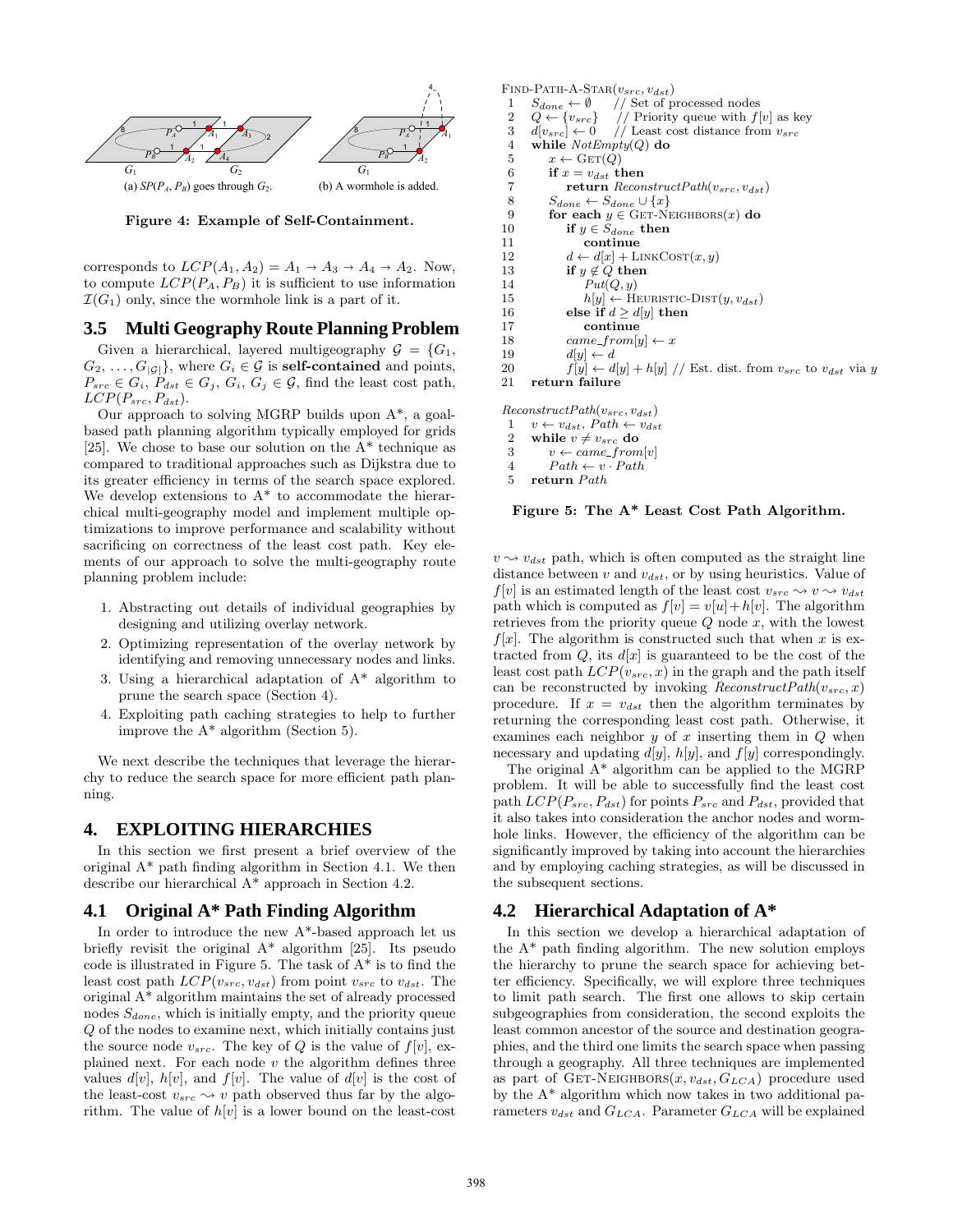```
GET-NEIGHBORS (x, v_{dst}, G_{LCA})\frac{1}{G_{LCA}} = LCA(G[v_{src}], G[v_{dst}])<br>
1 + B \leftarrow \emptyset // Result set
       R \leftarrow \emptyset// Result set
 2 if IsExterriorAnchor(x) and v_{dst} \notin Tree(G[x]) then<br>3 for each x \to y \in \text{ExteriorLinks}(x) do
             for each x \to y \in \text{ExteriorLinks}(x) do
 4 if y \notin P[G_{LCA}] then<br>5 R \leftarrow R \cup \{y\}R \leftarrow R \cup \{y\}6 else
 7 for each x \to y \in AllLinks(x) do<br>8 if y \in P[G_{LCA}] then
 8 if y \in P[G_{LCA}] then<br>9 continue
9 continue<br>10 if v_{dst} \notin Tre10 if v_{dst} \notin Tree(G[y]) then<br>11 continue
11 continue<br>
12 \qquad R \leftarrow R \cup \{y\}12 R \leftarrow R \cup \{y\}<br>13 return R
       return R
```
Figure 6: Hierarchical Pruning.

later on in this section. The pseudo code of the procedure is presented in Figure 6. We will use the example in Figure 1 to better illustrate the concepts described in this section.

Avoiding Certain Subgeographies. Assume that A\* is invoked to find the least cost path  $LCP(v_{src}, v_{dst})$  from  $v_{src}$  to  $v_{dst}$  . For instance,  $v_{src}$  and  $v_{dst}$  could be two cells inside the rooms  $G_{10}$  and  $G_{11}$  respectively in Figure 1. Assume that at the current step the algorithm observes path  $v_{src} \sim$ x and analyzes each of its neighbors  $y \in \text{GET-NEIGHBORS}(x)$ and the corresponding paths  $v_{src} \rightarrow x \rightarrow y$ . For instance, x could be node e on Level 2 in Figure 1.

Suppose that x belongs to geography  $G_i$ . Let  $G_j$  be any child subgeography of  $G_i$ . Let  $Tree[G_j]$  be the subtree of the hierarchy rooted at  $G_i$ . Subtree  $Tree[G_i]$  contains  $G_i$ , its children, children of its children, and so on. In Figure 1,  $G_i$  is  $G_3$  and  $G_j$  is  $G_7$ .

Observe that if  $v_{dst} \notin Tree(G_i)$  then there is no need to go inside geography  $G_i$ . That is, paths  $v_{src} \rightsquigarrow x \rightarrow y$  where  $y \in Tree(G_i)$  need not be considered and can be pruned away. This is because since  $v_{dst} \notin Tree(G_i)$  such a path would first leave  $G_i$  from some anchor point  $A_m \in G_i$  and then return back to  $G_i$  via another anchor point  $A_n \in G_i$ . But all of the geographies are self-contained and thus since  $A_m, A_n \in G_i$  it follows that  $LCP(A_m, A_n)$  can be computed from  $\mathcal{I}(G_i)$  alone, without considering  $Tree(G_i)$ . Observe that this is the case even if portions of path  $LCP(v_{src}, v_{dst})$ actually go via geography  $G_j$ , as they will be captured by the wormhole links in  $G_i$ . Figure 1 illustrates these observations, e.g. we can see that there is no need to go inside floor  $G_7$ since  $v_{dst}$  does not belong to it.

Avoiding considering such  $v_{src} \rightarrow x \rightarrow y$  paths greatly reduces the search space of the A\* algorithm, making it significantly more efficient.

**Least Common Ancestor.** Let  $v_{src} \in G_i$ ,  $v_{dst} \in G_j$ , and  $G_k$  be the least common ancestor (LCA) of  $G_i$  and  $G_j$  in the hierarchy. Observe that least cost path  $LCP(v_{src}, v_{dst})$ is contained entirely in the set of geographies from  $Tree(G_k)$ . Consequently, when exploring neighbors  $y$  of  $x$  in the context of  $v_{src} \rightarrow x \rightarrow y$  paths the neighbors that do not belong to geographies from  $Tree(G_k)$  can be pruned away. The only case where path  $v_{src} \sim x$  is contained in  $Tree(G_k)$  whereas  $v_{src} \rightarrow x \rightarrow y$  is not is when x is in  $G_k$  and y is in its parent geography  $P[G_k]$ . Thus, for pruning in the context of  $v_{src} \rightarrow x \rightarrow y$  paths it is sufficient to check whether y is in  $P[G_k]$ . If  $G_k$  is the root geography  $G_0$  then this pruning strategy does not apply.

Passing Through a Geography. To explain another

pruning strategy we will need to make several definitions. An anchor  $A_k$  is called an *exterior* anchor of geography  $G_i$ if it is connected via a wormhole to another anchor in geography  $G_j \neq G_i$  such that  $G_j$  is not a child of  $G_i$ . An anchor  $A_k$ is in interior anchor if it is not an exterior anchor. A wormhole link between two exterior anchors is an exterior wormhole link. In Figure 3 anchors  $\{A_{i1}, A_{i2}, A_{i3}, A_{i4}\}\$  are exterior anchors and  $\{A_{i5}, A_{i6}, A_{i7}\}\$ are interior anchors of geography  $G_i$ , and wormhole links among  $\{A_{i1}, A_{i2}, A_{i3}, A_{i4}\}$ are exterior links.

Consider again path  $v_{src} \rightsquigarrow x \rightarrow y$ . When x is an exterior anchor of geography  $G_i$  and  $v_{dst}$  does not belong to  $Tree(G_i)$  this means the algorithm is simply passing through  $G_i$  without going into any of its children, since the children do not contain  $v_{dst}$ . Thus in such cases there is no need to consider edges incident to node  $x$  except for the wormhole links that lead to other exterior anchors. Often an exterior anchor  $A$  of geography  $G$  would have a significant fraction of its connections to be wormhole links to the interior nodes of G and this pruning strategy helps to avoid considering such connections effectively.

#### *4.2.1 Exploiting Intrageography Hierarchies - Regionalization*

In Section 3.3 we have discussed that any least cost path  $LCP(P_{src}, P_{dst})$  can be represented as a sequence of least cost paths  $LCP(P_{src}, A_{im})$ · $LCP(A_{im}, A_{jn})$ · $LCP(A_{jn}, P_{dst})$ . Thus far we have focused on optimizing the  $LCP(A_{im}, A_{in})$ path that goes entirely inside the overlay network. In this section we discuss a hierarchical technique that optimizes the local least cost planning part that corresponds to paths  $LCP(P_{src}, A_{im})$  and  $LCP(A_{in}, P_{dst})$ .

It is possible that the internals details of a local geography  $G_i$  are hidden from the overall system. That is,  $G_i$  may be available only as a black box with the interface for computing the least path inside  $G_i$  for any two points in  $G_i$ . In that case the technique described in this section does not apply. However, often geographies are not provided as black boxes and amenable to hierarchical optimization techniques. Such techniques have already been explored in the past especially in the context of grids. In our work we use the regionalization technique from [5] with minor modifications.

Given a grid map, the idea is to use a region decomposition algorithm to identify smaller regions which might, for instance, correspond to rooms on a floor. Then the exit grid cells are found between regions. The overlay network is created between neighboring exits where the nodes correspond to the exit grid cells and edges to the least cost paths between them. This overlay network is then employed for faster path finding.

The region decomposition algorithm [5] starts at the top leftmost free cell that is not assigned to a region and then proceeds right until it hits an obstacle, then continues downward filling the region. The method detects if the region has shrunk left or right. and if the region re-grows after shrinking, then it stops, removing extra filled cells if needed.

We have discovered that, as is, the decomposition technique [5] does not work effectively on indoor maps, especially when rooms are differently shaped and/or irregular. Specifically, it generates many small regions with long common borders resulting in an unnecessarily large number of exists. To address this problem we have implemented several modifications that (a) bound the growth of a region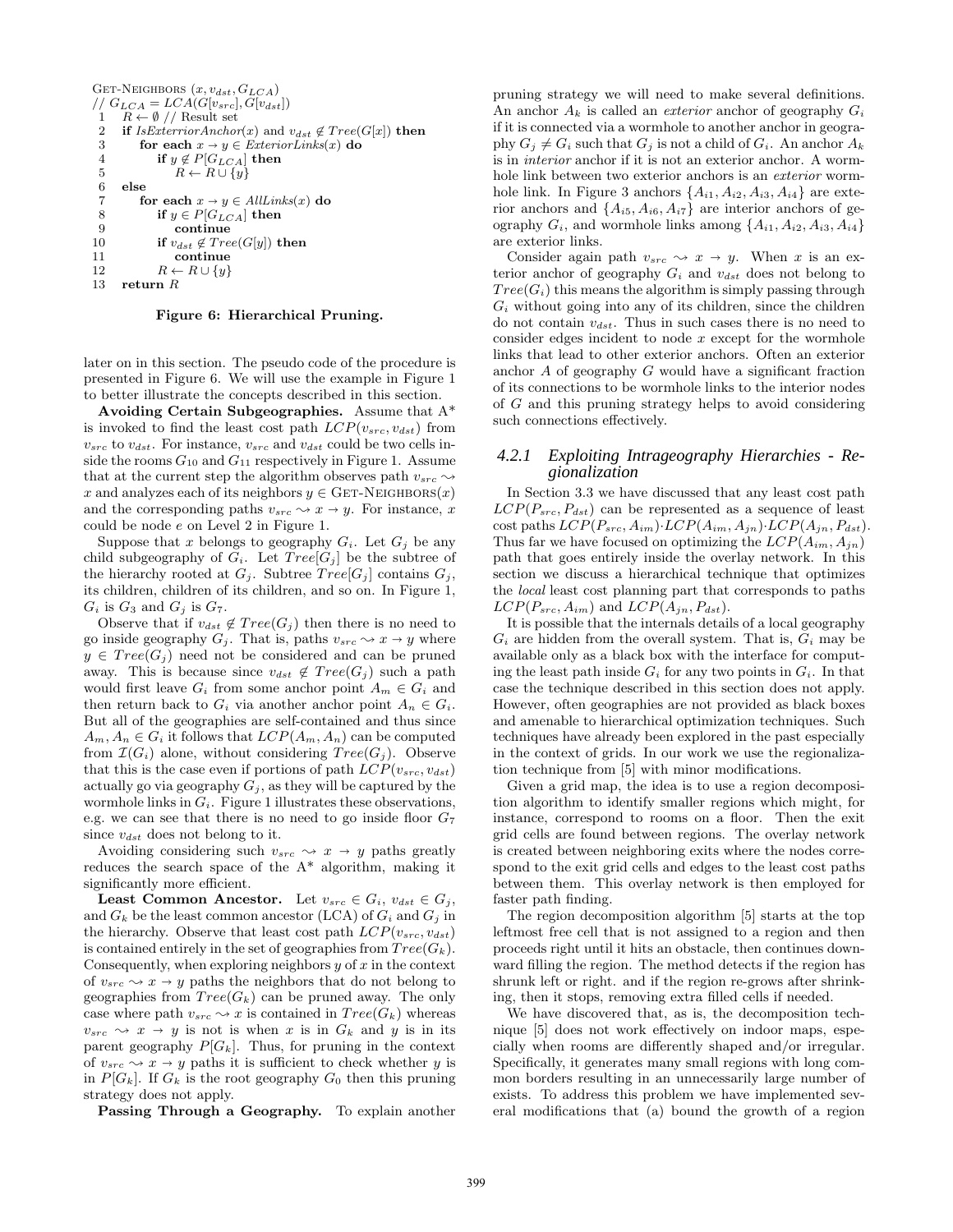

Figure 7: Geography Hierarchy Graph.

to prevent the creation of long borders; (b) merge certain regions to form more natural subregions with smaller borders; and (c) eliminate redundant exits. This has resulted in a drastic reduction in the number of exits, leading to a better overall performance. The details of these techniques are covered in [1]. The algorithm guarantees that the regionalization maintains the optimality of the MGRP by the way the anchors are created and exits are placed. The effectiveness of the modified algorithm has been validated on different floor maps and complex building plans. The impact of regionalization on MGRP will be studied in Section 6.

# **5. CACHING STRATEGIES**

In this section we discuss caching strategies for MGRP. First in Section 5.1 we present key observations about the geographies that must be traversed by a given path. These observations will lead to a design of two types of caches described in Section 5.2. The physical organization of these caches will be discussed in Section 5.3. Finally, Section 5.4 will cover the utility-based semi greedy strategy for deciding the best content of the cache.

#### **5.1 Observations that Motivate Caching**

To illustrate how caching can be employed consider Figures 7 and 8. Figure 7 shows a sample geography hierarchy graph, where each node corresponds to a geography and a directed edge representing a parent-child relationship. Figure 8 demonstrates a possible connectivity graph for this scenario. There, nodes correspond to geographies and a directed edge is created between any two geographies  $G_i$  and  $G_j$  if there is an anchor in  $G_i$  that is connected to an anchor in  $G_j$  via a wormhole link. The links in Figure 8 are bidirectional implying there are connections in both directions. Figures 7 shows for instance that geography  $G_{21}$  is the parent of  $G_{31}$ . At the same time Figure 8 shows that there is no direct connection between  $G_{21}$  and  $G_{31}$  and that  $G_{31}$  is connected to  $G_{21}$  only indirectly via siblings  $G_{32}$  and  $G_{33}$ .

Assume that the goal is to find the least cost path between points  $P_{src} \in G_i$  and  $P_{dst} \in G_j$ . Let  $G_{LCA}$  be the least common ancestor of  $G_i$  and  $G_j$  in the geography hierarchy graph. For instance, in Figure 7, we might have  $G_i = G_{31}$ ,  $G_j = G_{35}$ , and  $G_{LCA} = G_{11}$ . Let us define source geography *chain*  $\mathcal{G}_{ij}^{src}$  for  $G_i$  and  $G_j$  as the sequence of geographies in the  $G_i \rightsquigarrow G_{LCA}$  path in the hierarchy graph, except for  $G_{LCA}$ . Similarly, we can define the *destination geography chain*  $\mathcal{G}_{ij}^{dst}$  for  $G_i$  and  $G_j$  as the sequence of geographies in the  $G_j \rightarrow G_{LCA}$  path except for  $G_{LCA}$ . Continuing with our example in Figure 7, we have  $\mathcal{G}_{ij}^{src} = \{G_{31}, G_{21}\}\$  and



Figure 8: Geography Connectivity Graph.

 $\mathcal{G}_{ij}^{dst} = \{G_{23}, G_{35}\}.$ 

We can observe that if  $LCP(P_{src}, P_{dst})$  exists then for any geography connectivity graph this path must pass through each of the geographies in  $\mathcal{G}_{ij}^{src}$  and  $\mathcal{G}_{ij}^{dst}$ . This statement is trivial for geographies  $G_i$  and  $G_j$  as they contain the source and destination points. Let us prove it for the rest of the geographies in  $\hat{\mathcal{G}}_{ij}^{src}$  and  $\mathcal{G}_{ij}^{dst}$ . The proof is based on the observation that, by construction, the connectivity in the overall graph is such that for a geography  $G_k$  its  $Tree(G_k)$ is directly connected to the rest of the graph only via  $G_k$ . Recall that by construction a geography can only be connected to its parent, its children, or its siblings. Thus for a path the only way in or out of  $Tree(G_k)$  is through  $G_k$ .

For  $\mathcal{G}_{ij}^{src}$  we can see that if parent  $P[G_i]$  of  $G_i$  is in  $\mathcal{G}_{ij}^{src}$  then the path must pass through it. This is because otherwise, the path will never be able to leave  $Tree(P[G_i])$ subtree (to be more precise,  $Tree(P[G_i]) \setminus P[G_i])$  of the hierarchy and thus will never be able to reach the destination. Similar logic applies to the parent of  $P[G_i]$  and so on until  $G_{LCA}$  is reached. If the children geographies of  $G_{LCA}$  are not interconnected then the path must reach  $G_{LCA}$ , if they are interconnected however then the path might not reach  $G_{LCA}$  and go directly via its children instead.

The same logic applies to  $\mathcal{G}_{ij}^{dst}$ . A path that is not inside  $Tree(G_k)$  could enter it only via  $G_k$ . Thus the geographies in  $\mathcal{G}_{ij}^{dst}$  must be visited since  $P_{dst}$  belongs to the corresponding subtrees. Similarly,  $G_{LCA}$  will also be visited if its children are not interconnected, and it might not be visited if they are interlinked.

For instance, for Figures 7 and 8, when  $G_i = G_{31}$  and  $G_j = G_{35}$  path  $LCP(P_{src}, P_{dst})$  will include geographies  $G_{31} \rightarrow G_{32} \rightarrow G_{33} \rightarrow G_{21} \rightarrow G_{11} \rightarrow G_{23} \rightarrow G_{35}$ . Thus it will pass through  $\mathcal{G}_{ij}^{src} = \{G_{31}, G_{21}\}\$  and  $\mathcal{G}_{ij}^{dst} = \{G_{23}, G_{35}\}.$ Since the children of  $G_{LCA} = G_{11}$  are not interconnected it will also pass trough  $G_{11}$ . An example where  $LCP(P_{src}, P_{dst})$ will not pass through  $G_{LCA}$  is when  $G_i = G_{31}$ ,  $G_j = G_{37}$ , and  $G_{LCA} = G_0$ .

#### **5.2 Two Types of Caches**

With the help of the observations from the Section 5.1 we can define two types of caches to speed up the MGRP algorithm.

#### *5.2.1 Node to Geography Cache*

The first type of cache is the node to geography (NG) cache. Assume that the algorithm looks for  $LCP(v_{src}, v_{dst})$ path and currently explores  $v_{src} \sim x$  intermediate path. Let  $G_i = G[x]$  be the geography of x and  $G_j = G[v_{dst}]$  be the geography of  $v_{dst}$ . Let  $\mathcal{G}_{ij}$  be the sequence that includes (1) the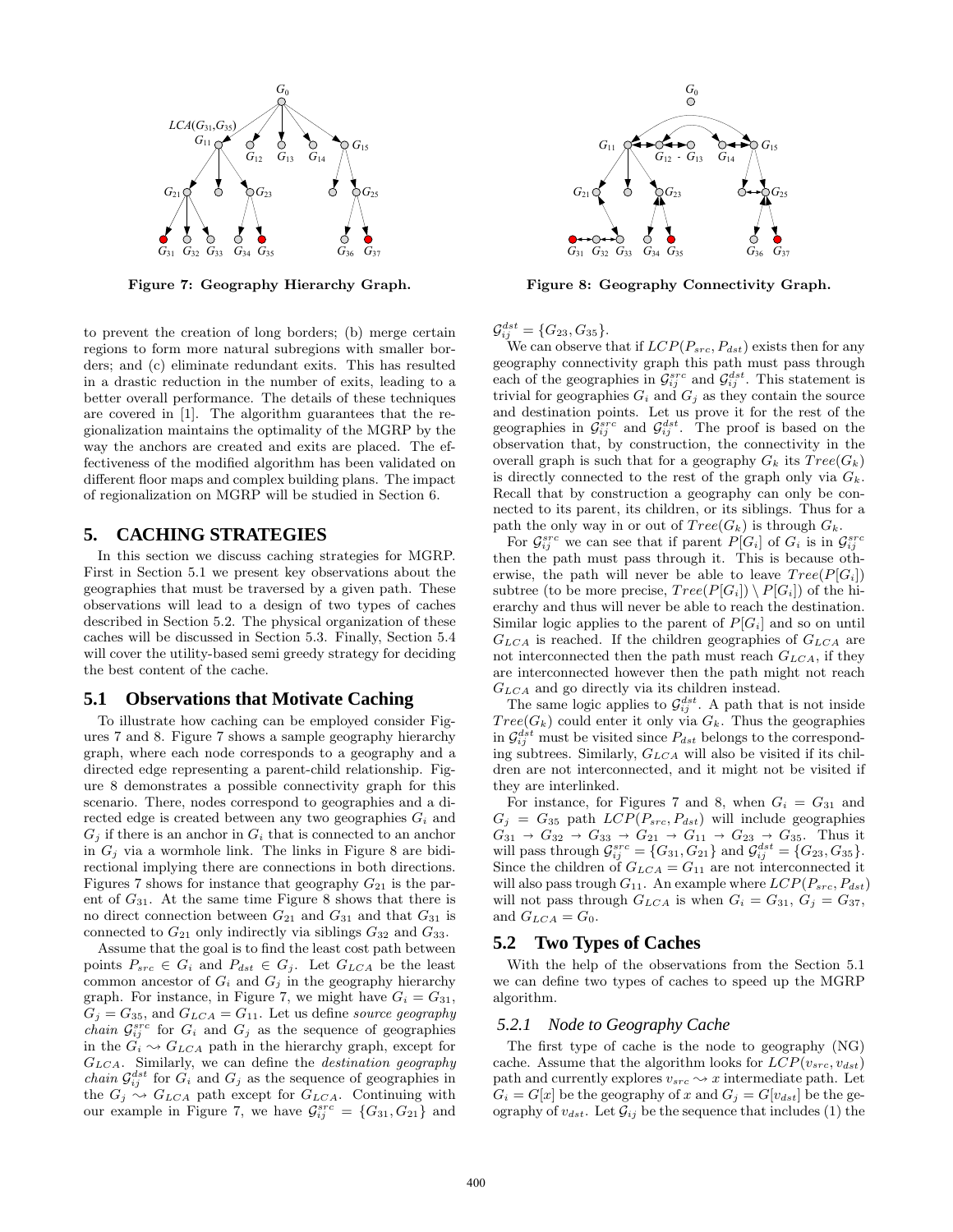geographies in  $\mathcal{G}_{ij}^{src}$ , (2) geography  $G_{LCA} = LCA(G_i, G_j)$ , which is included if children of  $G_{LCA}$  are not interlinked, and (3) geographies in  $\mathcal{G}_{ij}^{dst}$ . Then we know that  $LCP(v_{src}, v_{dst})$ must pass through all the geographies in  $\mathcal{G}_{ij}$ .

Suppose that for a geography  $G_m \in \mathcal{G}_{ij}$  we have cached the least cost paths from x to all of the anchors of  $G_m$  and their costs. Then instead of exploring direct links/edges of x we can jump directly to geography  $G_m$  by treating the cached least cost paths as indirect links to  $G_m$ . This is because the path must pass through  $G_m$  and the only way inside  $G_m$  is via its anchors. Intuitively, the closer  $G_m$  is to the destination geography  $G_i$  in  $\mathcal{G}_{ij}$ , the more exploration steps of the algorithms will be skipped and hence the more efficient this optimization will be.

Notice that for this optimization to work, path from  $x$  to all of the anchors of  $G_m$  should be cached. Assume that this is not the case and one of anchors  $A_k \in G_m$  is omitted. Since  $LCP(v_{src}, v_{dst})$  might go through  $A_k$ , for correctness, the A\* algorithm now will need to explore not only the indirect neighbors of  $x$ , but also all of the direct neighbors, defeating the purpose of this optimization.

Let us use Figure 1 to illustrate this idea of caching. There,  $P_{src}$  can be a point inside room  $G_{12}$ ,  $P_{dst}$  a point inside  $G_{10}$ , and x can be an anchor k of  $G_8$ . Assume that the least cost paths from  $x$  to all anchors of  $G_5$  are cached. Then instead of exploring direct neighbors of  $x$  in the context of  $v_{src} \sim x$  paths, the algorithm can jump directly to the anchor points of  $G_5$ , avoiding many of explorations and thus reducing the search space.

To implement this NG caching policy the beginning of GET-NEIGHBORS $(x, v_{dst}, G_{LCA})$  procedure will need to be modified as illustrated in Figure 9. The idea is for path  $v_{src} \rightarrow x$  to keep track of its geography chain  $\mathcal{G}_{ij}$ . Then if paths from x to some of the geographies in  $\mathcal{G}_{ij}$  are cached then simply jump to the geography that is closest in the hierarchy to the destination geography  $G_i$ . The LINKCOST $(x, y)$ procedure in Figure 5 will also need to be modified for the indirect links to get their cost from the NG cache. Similarly,  $ReconstructPath(v_{src}, v_{dst})$  procedure for indirect links will need to get the cached portion of the path from the NG cache.

#### *5.2.2 Geography to Geography Cache*

The second type of cache is the geography-to-geography (GG) cache. The GG cached can be viewed as a two dimensional  $|\mathcal{G}| \times |\mathcal{G}|$  array GG. This array can be disk-based but in practice it is small and can easily fit in memory. Each its element  $GG_{ij}$  caches the set of geographies that can be traversed next on a path originated from a geography  $G_i \in \mathcal{G}$ and with a destination in the geography  $G_i \in \mathcal{G}$ . Now, when the algorithm analyzes  $v_{src} \sim x \rightarrow y$  intermediate path, if geographies  $G[x]$  of x and  $G[y]$  of y are different, and if y is not in any of the geographies in  $GG[G[x], G[y]]$ then  $v_{src} \rightarrow x \rightarrow y$  path can be pruned away. This pruning strategy is reflected in Lines 12, 13 and 18, 19 in Figure 9.

For the case in Figure 8, if  $G_i = G_{33}$  and  $G_i = G_{35}$ then  $GG_{33,35} = \{G_{21}\}\.$  From this example we can see that when looking for the least cost path  $LCP(P_{src}, P_{dst})$ , where  $P_{src} \in G_{33}$  and  $P_{dst} \in G_{35}$ , if GG cache is not used then the algorithm might proceed exploring nodes in  $G_{32}$  and  $G_{31}$ . Using the GG cache, however, we can determine that for path  $LCP(P_{src}, P_{dst})$  the only feasible geography after  $G_{33}$  is  $G_{21}$  and the geographies  $G_{32}$  and  $G_{31}$  need not be

```
GET-NEIGHBORS(x, v_{dst}, G_{LCA})1 R \leftarrow \emptyset // Result set
 2 G_{ij} \leftarrow ComputeSrcToDstChain(x, v_{dst})<br>3 for k \leftarrow |G_{ij}| to 1 do
 3 for k \leftarrow |G_{ij}| to 1 do<br>4 G \leftarrow G_{ij}[k]4 G \leftarrow \mathcal{G}_{ij}[k]<br>5 if NotINC5 if NotInNGCache(x, G) then<br>6 continue
               6 continue
 7 for each anchor A \in G do R \leftarrow R \cup \{A\}8 R \leftarrow R \cup \{A\}<br>9 return R
           return R10 if IsExterriorAnchor(x) and v_{dst} \notin Tree(G[x]) then<br>11 for each x \to y \in Experimentinks(x) do
11 for each x \to y \in \overline{ExteriorLinks}(x) do
12 if G[x] \neq G[y] and y \notin GG[G[x], G[v_{dst}]] then
13 continue<br>14 if y \notin P[G_{LC}]14 if y \notin P[G_{LCA}] then
15 R \leftarrow R \cup \{y\}16 else
17 for each x \rightarrow y \in AllLinks(x) do
18 if G[x] \neq G[y] and y \notin \hat{G}G[G[x], G[v_{dst}]] then<br>19 continue
                    continue
20 if y \in P[G_{LCA}] then<br>21 continue
                    continue
22 if v_{dst} \notin Tree(G[y]) then<br>23 continue
23 continue<br>
24 \qquad R \leftarrow R \cup \{y\}R \leftarrow R \cup \{y\}25 return R
```
Figure 9: GET-NEIGHBORS() for NG and GG Caching.

explored.

Each element  $GG_{ij}$  of the GG cache are computed by analyzing all of the least cost paths from each anchor of geography  $G_i$  to geography  $G_j$  using one of the known all pair least cost paths algorithms [27]. From these paths the set of the next geographies that follow  $G_i$  can be trivially deduced.

# **5.3 Physical Cache Organization**

We use physical cache organization that is similar to that of HEPV [15]. We cache only anchor nodes though the same ideas apply to any nodes in general. Assume that there are  $n$ anchors in total. Then the complete NG cache can be viewed as an  $n \times n$  matrix NG. This matrix stores compactly the least cost paths between all pairs of anchors, where each element  $N_{ij}$  of NG stores information about the least cost path  $LCP(A_i, A_j)$ . Specifically, for path  $A_i \rightarrow A_k \rightarrow A_\ell \rightarrow$  $A_j$ , entry  $N_{ij}$  stores the cost of the path and the next hop anchor to be traversed from  $A_i$ , which is  $A_k$ . Consequently, the  $N_{kj}$  entry will in turn contain  $A_{\ell}$ , and so on, allowing to reconstruct the sequence of anchors for the least cost path  $LCP(A_i, A_j)$ . The actual physical path is constructed from this sequence of anchors with the help of the overlay network, as it stores on disk the actual paths that correspond to the wormhole links between anchors.

For the incomplete NG cache some of its entries can be empty. To avoid pointing to the next hop entry that is empty, the  $N_{ij}$  entry now contains a sequence of anchors in the  $LCP(A_i, A_j)$  path that ends with the first cached entry or with the destination anchor  $A_i$ . For instance, for LCP  $A_i \rightarrow A_k \rightarrow A_\ell \rightarrow A_j$  if  $N_{kj}$  is empty but  $N_{\ell j}$  is not, the  $N_{ij}$ will contain the sequence  $A_k$ ,  $A_\ell$  instead of simply the next hop  $A_k$ . The NG cache is implemented as a disk-resident hash table with the source and the destination anchor pair as the key.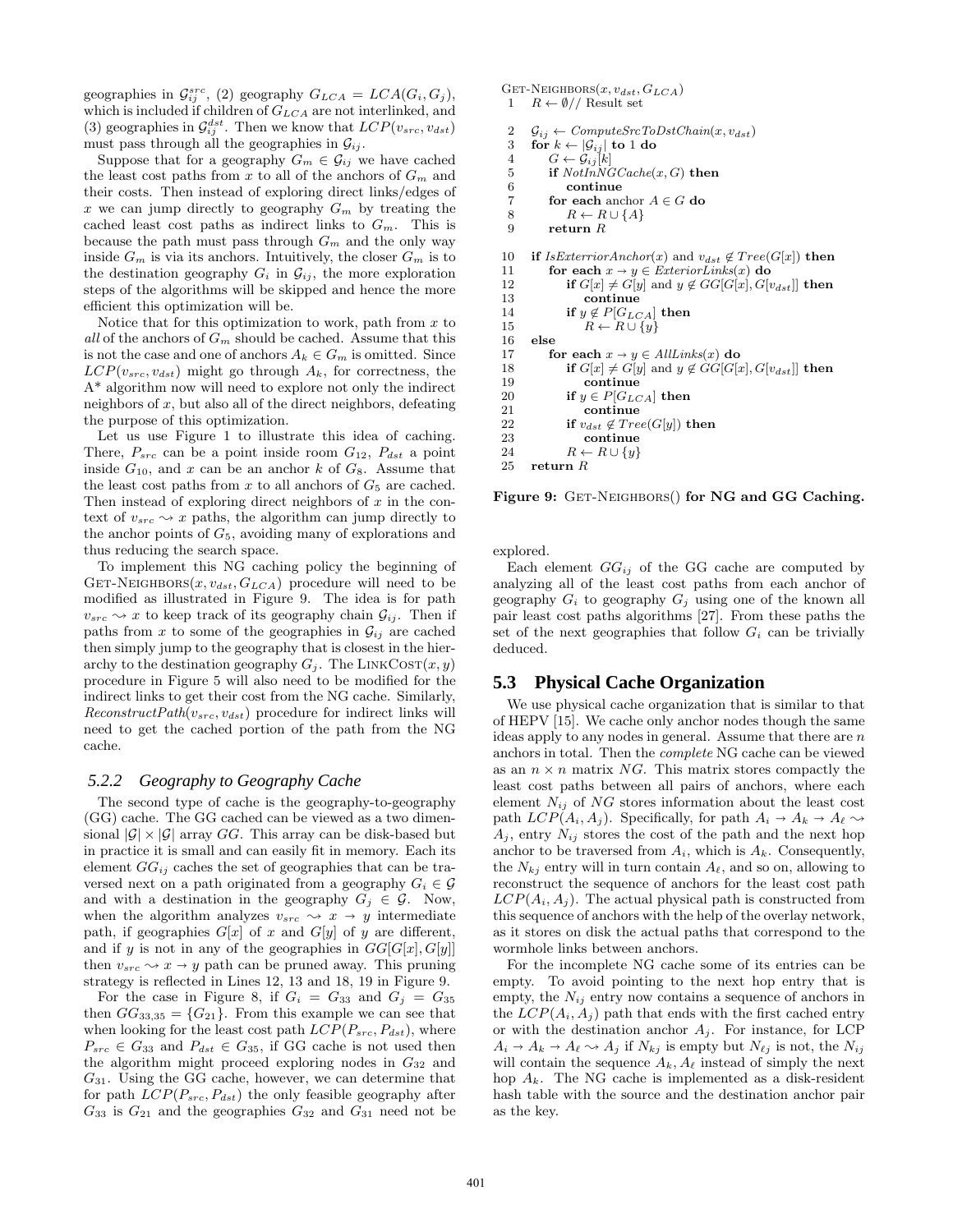As explained in Section 5.2.2, in practice the GG cache can be represented as a small memory resident array. However, if necessary, it can also be represented as a disk-resident hash table similar to the NG cache.

## **5.4 Caching Strategies**

The complete NG cache can be large for large geographies  $(O(N^2)$  where N is the total number of anchors) and might not fit into the available storage space. Thus a solution might be preferred where only some of the elements of the complete of NG cache are present in the cache. This would create the storage size versus efficiency tradeoff, as a large cache size would lead to a more efficient processing. A strategy would also need to be developed to decide which elements to cache and which not to cache. Before we discuss the caching strategy employed by the proposed MGRP solution, let us formalize the problem of selecting the content of the cache.

#### *5.4.1 Formalizing Cache Content Selection Problem*

Assume that the size of the NG cache is restricted to be no greater than  $S$ . Let  $NG_{ij}$  be each cache entry storing the cost and path information for path  $LCP(A_i, A_j)$ . Each entry occupies some disk space  $s_{ij}$ . In terms of speeding up the computations, each entry has a benefit  $\mu_{ij}^{cached}$  if cached, and a benefit  $\mu_{ij}^{notcached}$  if not cached. The befit reflects the number of explorations needed by A\* algorithm to discover  $LCP(A_i, A_j)$ . These explorations will be avoided if the path is cached. While benefit  $\mu_{ij}^{notcached}$  is 0, the benefit  $\mu_{ij}^{cached}$ is much more complex to compute. For instance, caching path  $LCP(A_i, A_j)$  impacts the cost of any least cost path  $A_k \rightsquigarrow A_i \rightsquigarrow A_j$ .

Suppose that there are  $K$  anchors in total in  $\mathcal{G}$ . For each pairs of anchors  $A_i$  and  $A_j$  let  $n_{ij}$  be the number of times  $LCP(A_i, A_j)$  will be invoked. Let the decision variable  $d_{ij}$ take the value of 1 if path  $LCP(A_i, A_j)$  is cached and 0 if it is not cached. Then the goal is to maximize the benefit of the cache given the storage limitations:

$$
\begin{cases}\n\text{Maximize} \sum_{i=1}^{K} \sum_{j=1}^{K} n_{ij} \left( d_{ij} \mu_{ij}^{cached} + (1 - d_{ij}) \mu_{ij}^{not cached} \right) \\
\text{subject to:} \\
\sum_{i=1}^{K} \sum_{j=1}^{K} s_{ij} d_{ij} \leq S\n\end{cases}
$$
\n(1)

Since  $\mu_{ij}^{notcached}$  is zero, the part  $(1-d_{ij})\mu_{ij}^{notcached}$  evaluates to zero as well. If we assume that  $\mu_{ij}^{cached}$  and  $s_{ij}$  can be any constant independent values, then we can see that this problem is a traditional combinatorial optimization problem and can be reduced from a 0-1 knapsack problem directly and hence is NP-hard. However, in our case  $\mu_{ij}^{cached}$  variables have dependencies that are hard to model accurately. The actual benefit of any cached entry depends on the number of steps skipped in the path planning as a result of caching this segment of data. It is impacted by such factors as which other entries are cached, the length of the path, the topology of the graph, and the heuristic employed during  $A^*$  process.

#### *5.4.2 Semi-Greedy Utility Based Caching*

Characterizing the utility of the cached data is difficult due to the different variables and factors affecting it. One solution is to estimate the utility  $\mu_{ij}^{cached}$  of  $NG_{ij}$  using sample  $A^*$  runs between anchors  $A_i$  and  $A_i$  to evaluate the impact of  $NG_{ij}$  on different paths in terms of number of node visits saved. We will describe a solution that employs this method to estimate utilities to compute the cache using a semi-greedy strategy. The proposed solution for determining the content of the NG cache consists of the following two steps:

- 1. Estimating the cost  $C_{ij}$  of running  $A^*$  between anchors  $A_i$  and  $A_j$ . The cost  $C_{ij}$  is indicative of how many steps the algorithm can skip if the path is cached.
- 2. Estimating the number of the least cost paths paths  $A_k \rightsquigarrow A_i \rightsquigarrow A_j$  which have the same destination  $A_j$ as the least cost path  $LCP(A_i, A_j)$  and hence can use the cached path  $LCP(A_i, A_j)$  for faster MGRP.

The brute force solution for accomplishing the first task mentioned above is to run  $A^*$  algorithm for each pairs of nodes  $A_i$  and  $A_i$  to determining the cost  $C_{ij}$ . The cost  $C_{ij}$ represents the number of nodes visited when computing  $A^*$ between  $A_i$  and  $A_j$ . While the above strategy provides a reasonable estimate of benefit of caching, the drawback is that it requires running  $A^*$  algorithm  $O(K^2)$  times for K anchors. When  $K$  is large this solution is undesirable. We employ sampling to overcome this problem. For each pair of geographies  $G_m$  and  $G_n$  we choose some sample anchor points  ${A_{m1}, A_{m2}, \ldots, A_{mk}} \in G_m$  and  ${A_{n1}, A_{n2}, \ldots, A_{n\ell}} \in G_n$ and compute the cost for each  $A_{mi}$  and  $A_{nj}$  pair. Then, for the sampled anchors the cost is set to the actual computed costs. For the rest of the anchors for these two geographies the cost is set to the average sampled cost.

The second challenged is to determine which anchor pairs will potentially use the cached entry  $NG_{ij}$  for path  $LCP(A_i, A_j)$ . The naive solution is to first compute all least cost paths between all pairs of anchors. Then, to determine for each  $LCP(A_i, A_j)$  every other least cost path  $A_k \rightsquigarrow A_i \rightsquigarrow A_j \rightsquigarrow$  $A_{\ell}$  it is a subpath of. This is expensive both computation and storage wise. To reduce this cost, we will make a simplifying assumption and consider only least cost paths of the form  $A_k \rightsquigarrow A_i \rightsquigarrow A_j$  that have the same destination  $A_j$  as  $A_i \rightsquigarrow A_j$ . We then compute the least cost path tree  $SPTree(A_j)$  for each anchor  $A_j$ . Naturally, any least cost path  $A_k \rightsquigarrow A_j$  is affected by the least cost path  $A_i \rightsquigarrow A_j$ if  $A_k$  belongs to the subtree of  $SPTree(A_j)$  rooted at  $A_i$ . This is since such a  $A_k \sim A_j$  will have to pass through  $A_i$ . Thus, by traversing the least cost path tree we can determine the set  $\mathcal{P}_{ij}^{imp}$  of all the least cost paths impacted by  $NG_{ij}$ , including  $LCP(A_i, A_j)$  itself.

The benefit  $\mu_{ij}^{cached}$  of caching  $LCP(A_i, A_j)$  is computed as the expected saved computations from caching this path. When the path is cached, instead of performing  $C_{ij}$  explorations by A∗, the algorithm will now need to perform one traversal of the indirect link for the cached path. Similarly, for the rest of the paths in  $\mathcal{P}_{ij}^{imp}$  the benefit will be proportional to  $C_{ij}$ . Thus the benefit is computed as  $\gamma C_{ij}$  per each path in  $\mathcal{P}_{ij}^{imp}$ , where  $\gamma \in (0,1]$  is a coefficient of proportionality. But since maximizing  $\sum \sum \gamma n_{ij} d_{ij} \mu_{ij}^{cache}$ , see System (1), is the same as maximizing  $\sum \sum n_{ij} d_{ij} \mu_{ij}^{cached}$ , the  $\gamma$  factors out leading to the overall benefit function  $\mu_{ij}^{cached} = |\mathcal{P}_{ij}^{imp}|C_{ij}.$ 

To select the best anchor-geography pair to cache in the NG cache, for each anchor  $A_i$  the algorithm keeps track of overall benefit of caching paths from  $A_i$  to all anchors of each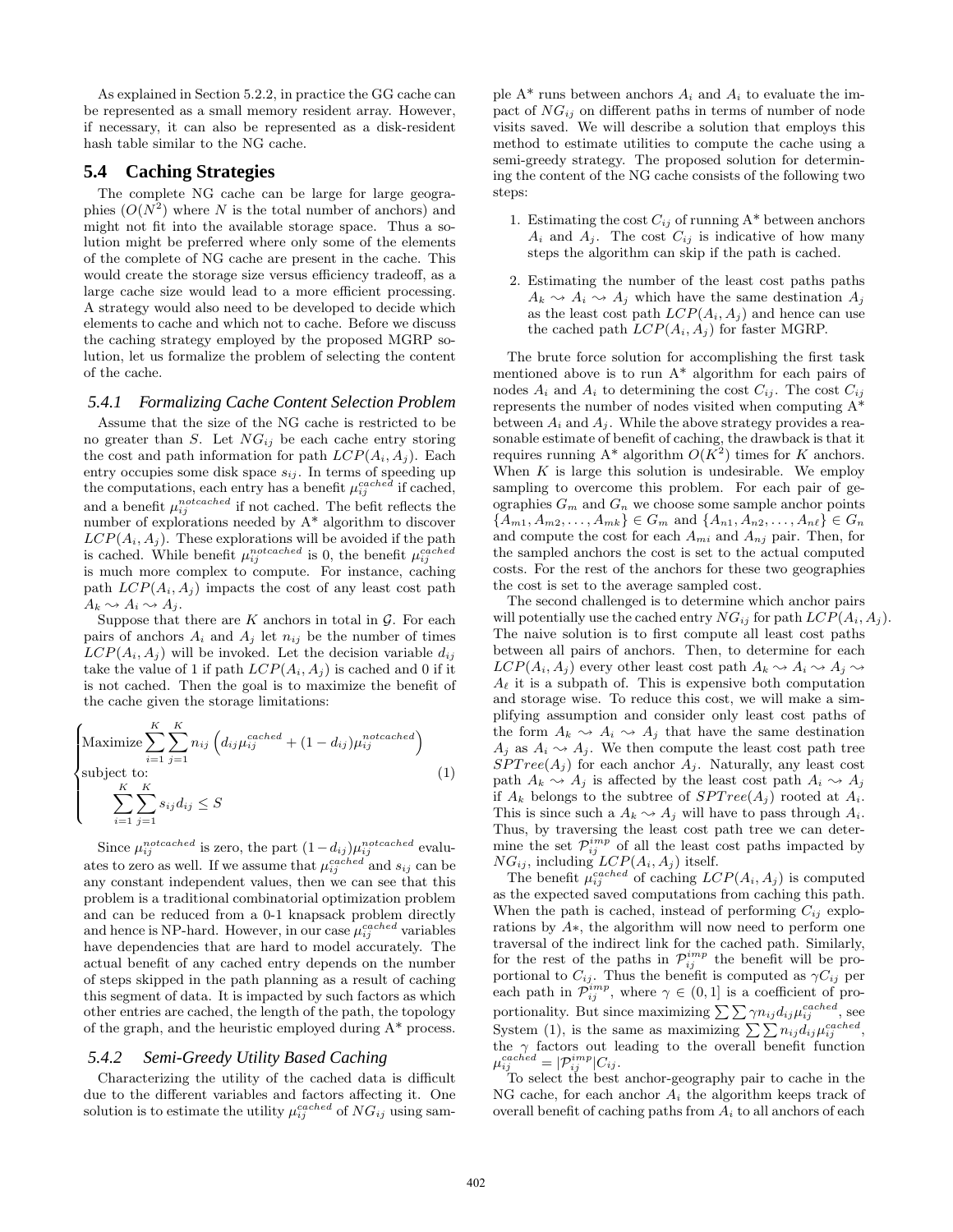geography  $G_m$ , which is computed as  $\sum_{A_j \in G_m} \mu_{ij}^{cached}$ . The anchor-geography pairs to put into the NG cache are then chosen using either static or incremental strategies.

The static greedy strategy puts in the NG cache the top  $k$ anchor-geography pairs with the maximum estimated benefit, such that they all fit into the allowed space S. In the incremental greedy strategy, the highest-benefit pairs  $A_i$  and  $G_m$  are added to the NG cache iteratively one by one. After a pair is added on one iteration, some of the affected benefits  $\mu_{ij}^{cached}$  will be computed differently compared to the previous iterations. Specifically, if for  $LCP$   $A_i \sim A_k \sim A_j$ its subpath  $A_k \sim A_j$  is already cached, then  $A^*$  algorithm will need perform proportional to  $C_{ij} - C_{kj}$  explorations to discover this path. This formula reflects the original cost, with the cost of already discovered subpath subtracted. After factoring out the  $\gamma$  proportionality coefficient, the benefit is now computed as  $\mu_{ij}^{cache} = |\mathcal{P}_{ij}^{imp}|S_{ij}$ . Here,  $S_{ij} = C_{ij}$  if no subpath of  $LCP(A_i, A_j)$  is cached and  $S_{ij} = C_{ij} - C_{kj}$ for the longest cached  $A_k \sim A_j$  subpath. The iterations are repeated until the space limit S is exceeded.

The static greedy approach has the advantage of being a faster algorithm to create the cache. However, the full impact of the relationships between path segments is not taken into account when caching.

#### *5.4.3 Factoring in Access History*

The above solution assumes that every path has an equal probability of being accessed. However, in practice this might not be the case and the likelihood of certain paths being accessed are higher than others. This will impact the caching strategy. For instance clearly there should be little benefit of caching a path that is unlikely to be accessed. To account for the actual access history, in addition to the method described above, we explore a second utility based approach. To estimate the access patters we run some sample test runs on a smaller sized NG cache. We determine the number of requests  $\beta_{ij}$  sent for the NG<sub>ij</sub> entry of the NG cache by the algorithm. The benefit is then computed as  $\mu_{ij}^{cached} = \sum_{k: A_k \sim A_j \in \mathcal{P}_{ij}^{imp}} (\alpha + \beta_{kj})(S_{ij} - 1)$ . This formula assigns to each path the importance of  $(\alpha + \beta_{kj})$ . Here  $\alpha$ is the base level importance of a path which is set to 1. By considering both the utility in terms of search area saved and the actual access patterns, the algorithm computes a better utility value that results in more efficient path computations during the run time.

# **6. EXPERIMENTAL RESULTS**

This section presents the experimental setup and the results of our strategies. First we describe the data preparation process for the campus related geographical data.

#### **6.1 Geography Data Creation**

Testing has been done on real geographic GIS and CAD data for a section of the UC Irvine campus. From the GIS perspective, both an aerial view of the campus and layers modeling buildings, dorms, walking paths and main roads have been stored within the database. The CAD maps representing the campus buildings at the floor level have been rasterized manually and loaded within the database. The outdoor GIS map has been converted to an outdoor resistance grid: every cell of the grid has a different resistance value according to the nature of the cell (free, obstacle/building, surface type, etc). A pedestrian network (consisting of walkways) and transportation network (consisting of roadways) of the outdoor area have also been created. Wormholes between indoor and outdoor maps (typically doors, stairs, etc) have been identified and connected to meaningful waypoints on the map (e.g., intersections between different walking paths). Our preliminary analysis revealed that a 2-level geography (3-level with regionalization) was the most natural and meaningful representation for UCI campus dataset we had. The test data consists of 123 buildings with each floor in the building considered a single geography and in total there are about 383 indoor grids. Since creation of these raster grids requires considerable manual effort, we have cloned existing raster maps to stress test the algorithms. At the top level there are a total of 1971 anchors. With regionalization, we have a 3 level graph with approximately 60,000 anchors. The anchor overlay network has also been precomputed.

#### **6.2 Experimental Setup**

Input to the experiments comes from a query generator which generates sets of 5000 random queries based on a uniform distribution. Both the geographies and the points within the geographies are selected randomly based on the uniform distribution. The random queries select any source destination in different geographies and hence the queries can be between two floors in a building, between indoor and outdoor geographies, or between two outdoor geographies.

Data representation in the cache. The NG matrix is represented in the disk in a row major fashion. The rows are indexed by the source anchor id, and represent all the paths from a source  $A_i$  to all other anchors. Each column in the row is indexed by the destination anchor id. The columns are clustered based on the geographies the destination anchors belong to, and further ordered by their anchor ids. A memory index for each row contains the start id of each block in disk, and this id is a hash of the anchor id and the corresponding geography id. This allows the data manager to determine which block to retrieve based on either destination anchor id or geography id. The right block(s) can be retrieved for a single path query (single source and destination), or for a query which requests cost from an anchor to all anchors in a given geography.

Metrics. The main performance metrics are actual running time in milliseconds, and the number of number of nodes visited. The number of nodes visited indicates the search space of the algorithm and hence the complexity in terms of updating the costs and finding the path. This gives an indication of the improvement irrespective of the implementation details and data structures used which can impact the running time. For caching we also study the number of cache accesses performed, cache hit rate and I/O performance for the different strategies.

In this paper we cover only the main set of experiments that deal primarily with caching issues. A much more extensive set of experiments that cover various aspects of our approach can be found in [1].

## **6.3 Experimental Results**

To understand the value of the basic MGRP algorithm (with no caching) we compare the MGRP path-planning mechanism with other existing planning techniques. We use the basic A\* as our starting point; it has been shown to have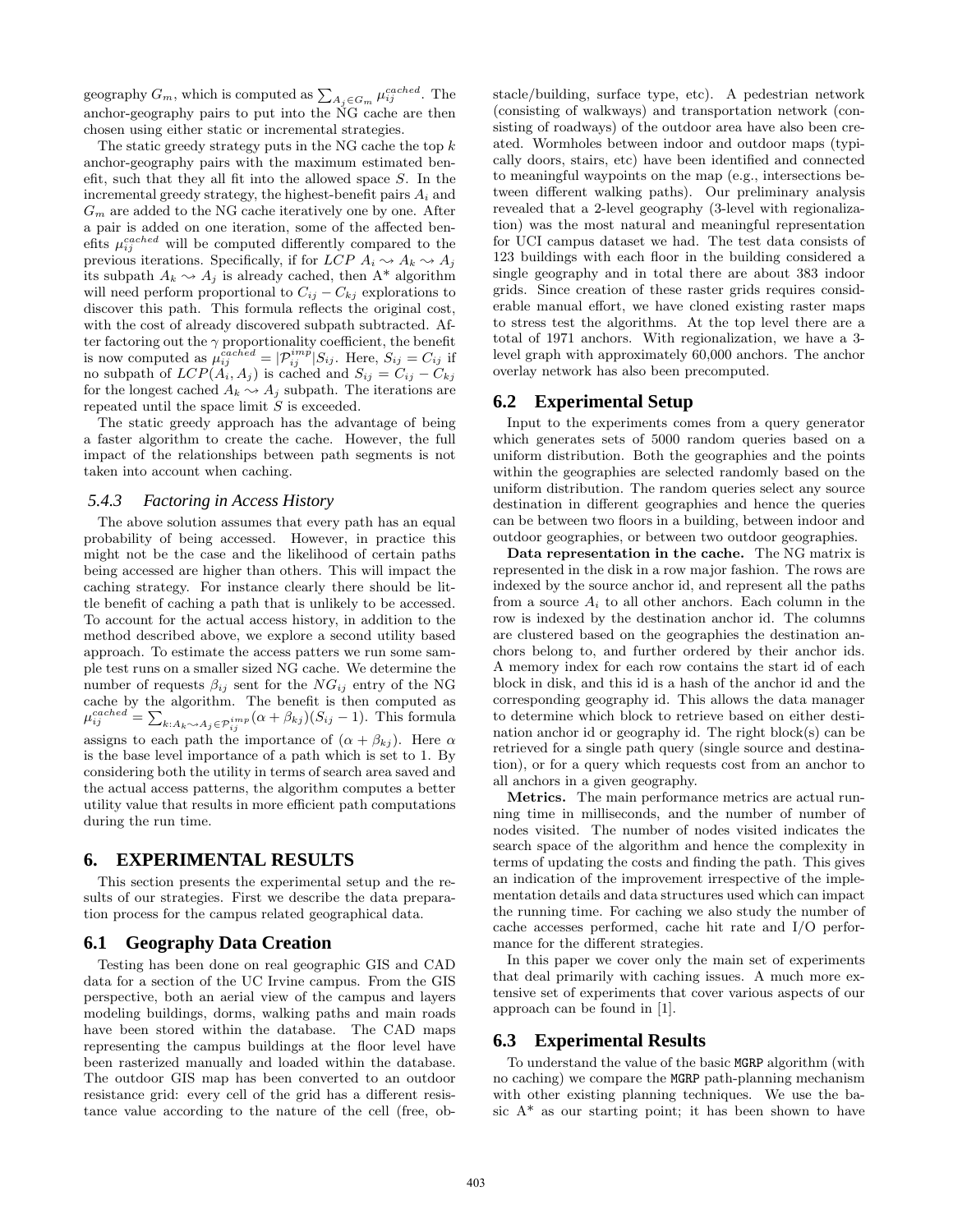

Figure 10: Cross Com-Figure 11: Impact of Opparison. timizations.

better search directionality than Dijkstra resulting in lesser number of searched nodes. In addition to  $A^*$ , we also implement a hierarchical algorithm from [15] adapted to the multi-geography model that we call Quad given the quadratic nature of the algorithm. The Quad technique will first find paths from the source to all anchors in the source geography, all paths between source anchors and destination anchors in the anchor interconnection graph, and find the paths between destination anchors and the destination. The path is the best path combining the source, source anchor, and destination anchor and destination path segments. We implement this algorithm and apply it on our data set, and whenever needed we run  $A^*$  to determine the path segments. Since basic A\* works on a single level geography representation, we manually integrated several representative indoor and outdoor geographies over which A\*, Quad and MGRP were executed. Note that in cases when the source and destination points are in different buildings we also integrate the outdoor network into a single geography for A\*.

Figure 10 plots the speedup for the three techniques averaged across the different geographies. The speedup is computed as the running time of the techniques divided by the running time of  $A^*$ , and thus the speedup of  $A^*$  is 1 in this figure. Even for the limited number of geographies in this experiment, MGRP executes faster (speedup of 3-4) as compared to A\*. This is because MGRP does not perform local search except in the source and destination geographies, while A\* performs local search in all connecting geographies. MGRP also performs significantly better than Quad in our test case. Quad based techniques have been shown to work well with complete caching using materialization approaches [28]. This includes caching paths and path costs from every point in a geography to all anchors within geographies (PA Cache). In our problem setting, generating and storing such a fine-grained PA cache for all geographies is prohibitively expensive (due to a very large number of points in each geography) even for a moderately low number of geographies; hence, we do not consider the case of complete PA caching as a scalable option.

The efficiency of MGRP in the multi-geography scenario is due to the fact that local level planning is done only once  $(a)$  single run of  $A^*$  for each source and destination side. An additional byproduct of this is that the performance of MGRP is less impacted by the number of anchors in the source and destination geographies; this is experimentally validated in [1] under different source and destination geographies. However, note that multiple  $A^*$  calls cannot be avoided if geographies are complete black boxes and running MGRP at the local level is not possible.

Impact of Geography Pruning and Regionization. The next set of experiments evaluates the impact of two types of optimizations on MGRP: (i) across geographies through geography pruning using the GG-Cache, and (ii) within a geography by adding sub-regions using the regionization technique discussed earlier. The results of MGRP with these respective optimizations on a set of 5000 queries generated uniformly are demonstrated in Figure 11. We can see that GG-cache based pruning improves the performance of MGRP by eliminating unwanted explorations when exploring the anchor interconnection graph. While the improvement is limited for our current data set, we believe it would be more significant in other multi-geography topologies. We find that regionization improves the speed of MGRP significantly, by about 20% overall. While the extent of the benefit obtained by regionization can vary based on the geography set, and the structure of the geographies; our experiments indicate that this technique is useful across different grids in our data set. The combination of regionization and GG pruning reduces the running time even more - the rest of the experiments presented in this section include both of these optimization techniques in the MGRP implementation.

NG Cache Performance. These experiments address the role of the NG cache in path planning performance. We evaluate the two utility based strategies proposed in the previous section under varying cache sizes for the campus-wide multigeography network (with about 400 sub-geographies). For comparison, we implement two other simple caching strategies - a Random caching strategy and a most-frequently used (MFU) technique. The Random caching strategy selects anchor-geography pair for caching based on a uniform distribution. The most frequently used strategy estimates the number of times each anchor pair is requested, sorts the pairs in order of frequency of use, and caches the top k entries.

The first of our methods (Util) applies the utility-based technique under the assumption that every potential cached segment has an equal probability of being accessed. The second utility-based technique (UtilMFU) factors in access histories (via MFU) to estimate the frequency of requests for cached segments. In all of the following experiments the algorithm queries the cache by requesting cost from an anchor to all anchors in a given geography, hence reducing the number of disk block reads. All solutions cache anchor-geography pairs (i.e, an anchor to all anchors in a geography). We vary the cache size from 0 Mb to size of the full cache of 50 Mb.

We first study the overall performance of the algorithm by measuring the time taken and search area in terms of number of nodes visited for all four approaches. The graphs in Figure 12 and 13 demonstrate the performance of our strategies in comparison to the other solutions. Our utility based strategies exhibit superior performance both in terms of path planning time and search area. By storing path segments with both higher benefit in terms of cost saved, and number of other paths impacted, Util and UtilMFU skip more searches, while also avoiding extra cache accesses by increasing the probability of finding the destination anchors earlier. UtilMFU performs best both in terms of time and search area, while Util is very good for smaller cache sizes.

This is reinforced in Figures 14 and 15 which demonstrate how the different strategies perform in terms of cache accesses and cache hit rate. The first graph shows how many times the cache is accessed - we count the accesses for every anchor pair queried. With very small cache sizes, the